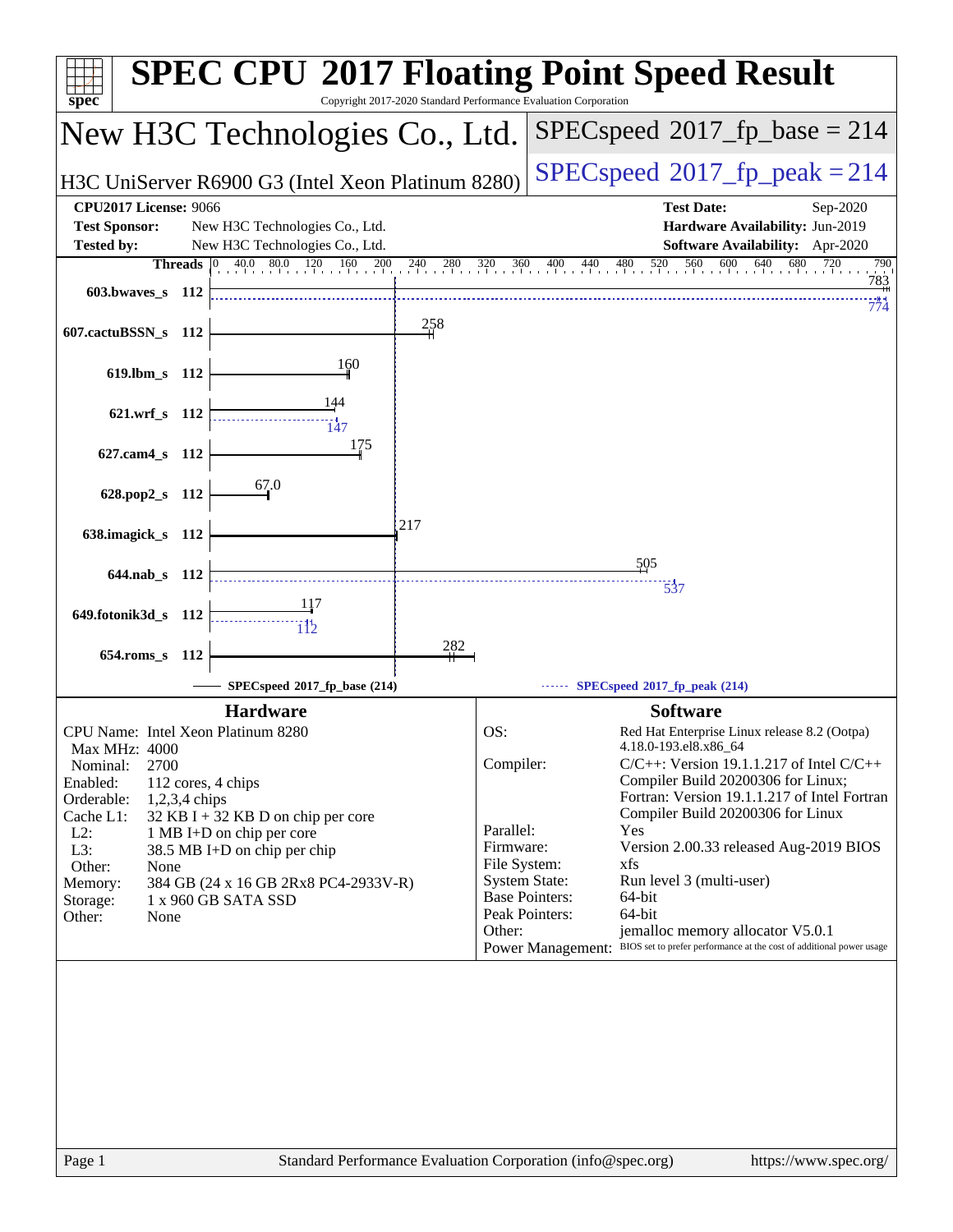| H3C UniServer R6900 G3 (Intel Xeon Platinum 8280)<br><b>CPU2017 License: 9066</b><br><b>Test Sponsor:</b>                                                                                                                                                                                                                     |                                                                | New H3C Technologies Co., Ltd. |                   |                |       |                      |       | $SPEC speed^{\circ}2017$ _fp_peak = 214                                                                         |                |              | <b>Test Date:</b><br>Hardware Availability: Jun-2019 |                   | Sep-2020       |              |
|-------------------------------------------------------------------------------------------------------------------------------------------------------------------------------------------------------------------------------------------------------------------------------------------------------------------------------|----------------------------------------------------------------|--------------------------------|-------------------|----------------|-------|----------------------|-------|-----------------------------------------------------------------------------------------------------------------|----------------|--------------|------------------------------------------------------|-------------------|----------------|--------------|
| <b>Tested by:</b>                                                                                                                                                                                                                                                                                                             |                                                                | New H3C Technologies Co., Ltd. |                   |                |       | <b>Results Table</b> |       |                                                                                                                 |                |              | <b>Software Availability:</b> Apr-2020               |                   |                |              |
|                                                                                                                                                                                                                                                                                                                               |                                                                |                                |                   | <b>Base</b>    |       |                      |       |                                                                                                                 |                |              | <b>Peak</b>                                          |                   |                |              |
| <b>Benchmark</b>                                                                                                                                                                                                                                                                                                              | Threads                                                        | <b>Seconds</b>                 | Ratio             | <b>Seconds</b> | Ratio | <b>Seconds</b>       | Ratio | <b>Threads</b>                                                                                                  | <b>Seconds</b> | <b>Ratio</b> | <b>Seconds</b>                                       | <b>Ratio</b>      | <b>Seconds</b> | <b>Ratio</b> |
| 603.bwaves_s                                                                                                                                                                                                                                                                                                                  | 112                                                            | 75.0                           | 786               | 75.7           | 779   | 75.3                 | 783   | 112                                                                                                             | 75.5           | 782          | 76.4                                                 | 772               | 76.2           | 774          |
| 607.cactuBSSN s                                                                                                                                                                                                                                                                                                               | 112                                                            | 64.6                           | 258               | 64.5           | 259   | 65.8                 | 253   | 112                                                                                                             | 64.6           | 258          | 64.5                                                 | 259               | 65.8           | 253          |
| $619.$ lbm_s                                                                                                                                                                                                                                                                                                                  | 112                                                            | 32.7                           | <b>160</b>        | 32.5           | 161   | 33.0                 | 159   | 112                                                                                                             | 32.7           | <b>160</b>   | 32.5                                                 | 161               | 33.0           | 159          |
| $621.wrf$ <sub>S</sub>                                                                                                                                                                                                                                                                                                        | 112                                                            | 91.9                           | 144               | 91.8           | 144   | 92.0                 | 144   | 112                                                                                                             | 90.7           | 146          | 89.9                                                 | 147               | 89.8           | 147          |
| $627.cam4_s$                                                                                                                                                                                                                                                                                                                  | 112                                                            | 50.7                           | 175               | <u>50.7</u>    | 175   | 51.3                 | 173   | 112                                                                                                             | 50.7           | 175          | 50.7                                                 | 175               | 51.3           | 173          |
| 628.pop2_s                                                                                                                                                                                                                                                                                                                    | 112                                                            | 179                            | 66.5              | 175            | 67.9  | 177                  | 67.0  | 112                                                                                                             | 179            | 66.5         | 175                                                  | 67.9              | 177            | 67.0         |
| 638.imagick_s                                                                                                                                                                                                                                                                                                                 | 112                                                            | 66.6                           | 217               | 66.6           | 217   | 67.0                 | 215   | 112                                                                                                             | 66.6           | 217          | 66.6                                                 | 217               | 67.0           | 215          |
| $644$ .nab_s                                                                                                                                                                                                                                                                                                                  | 112                                                            | 34.6                           | 505               | 34.6           | 505   | 35.1                 | 497   | 112                                                                                                             | 32.5           | 538          | 32.5                                                 | 537               | 32.6           | 537          |
| 649.fotonik3d_s                                                                                                                                                                                                                                                                                                               | 112                                                            | 77.8                           | <b>117</b>        | 77.3           | 118   | 78.4                 | 116   | 112                                                                                                             | 77.4           | 118<br>282   | 81.1<br>51.5                                         | <b>112</b><br>306 | 81.5           | 112          |
|                                                                                                                                                                                                                                                                                                                               |                                                                |                                |                   |                |       |                      |       |                                                                                                                 |                |              |                                                      |                   | 56.8           | 277          |
|                                                                                                                                                                                                                                                                                                                               | 112<br>SPECspeed®2017_fp_base =<br>$SPECspeed*2017_fp\_peak =$ | 55.8                           | 282<br>214<br>214 | 51.5           | 306   | 56.8                 | 277   | 112<br>Results appear in the order in which they were run. Bold underlined text indicates a median measurement. | 55.8           |              |                                                      |                   |                |              |
| $654$ .roms_s<br>Stack size set to unlimited using "ulimit -s unlimited"<br>Environment variables set by runcpu before the start of the run:<br>KMP_AFFINITY = "granularity=fine, compact"<br>LD_LIBRARY_PATH = "/home/speccpu/lib/intel64:/home/speccpu/je5.0.1-64"<br>MALLOC_CONF = "retain:true"<br>OMP_STACKSIZE = "192M" |                                                                |                                |                   |                |       |                      |       | <b>Operating System Notes</b><br><b>Environment Variables Notes</b>                                             |                |              |                                                      |                   |                |              |

jemalloc, a general purpose malloc implementation

built with the RedHat Enterprise 7.5, and the system compiler gcc 4.8.5

**(Continued on next page)**

| Page 2 | Standard Performance Evaluation Corporation (info@spec.org) | https://www.spec.org/ |
|--------|-------------------------------------------------------------|-----------------------|
|--------|-------------------------------------------------------------|-----------------------|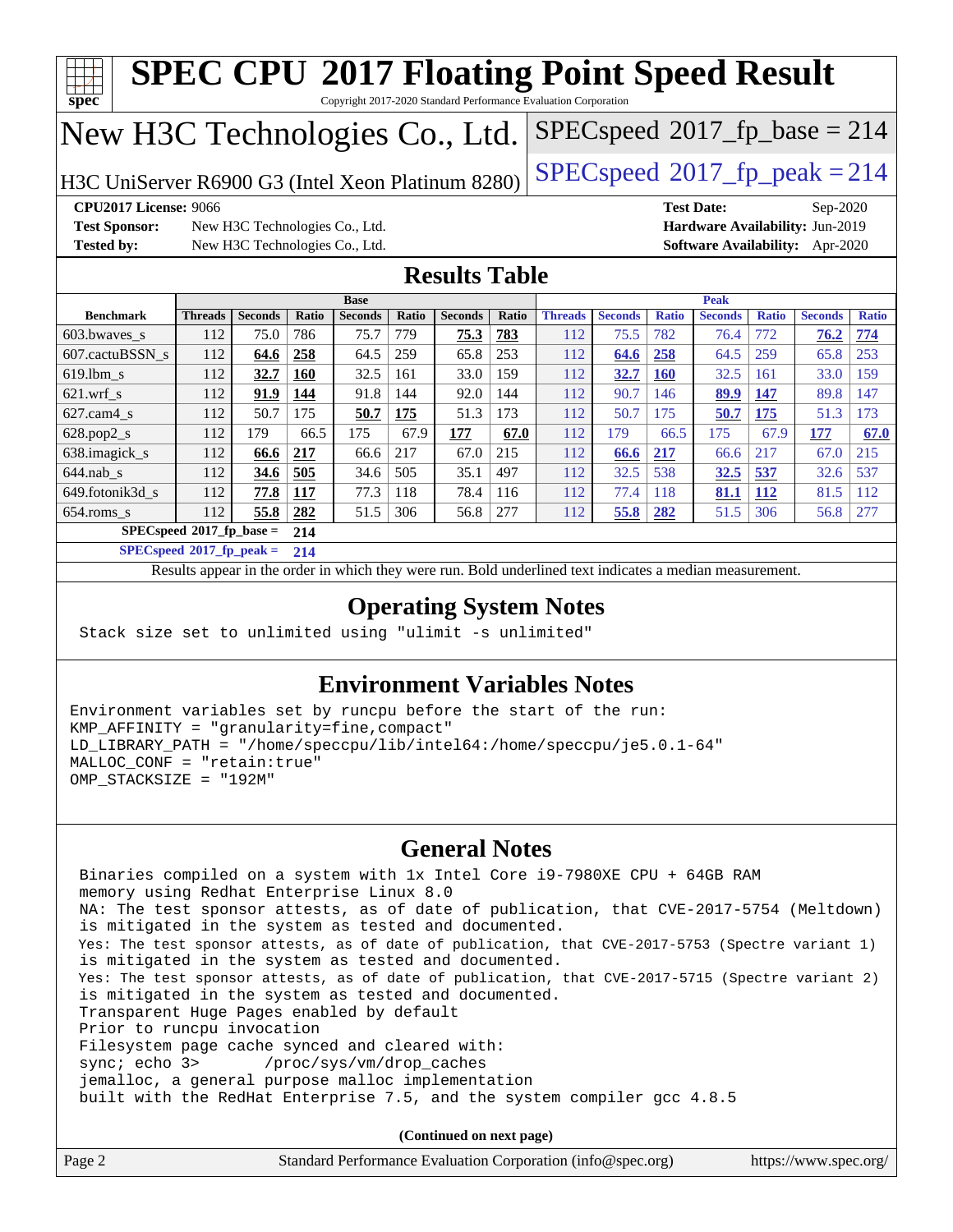|                   |                                                                                                                                                                                                                                | <b>SPEC CPU®2017 Floating Point Speed Result</b>                                                                                                                                                                             |                                          |                                                                                |
|-------------------|--------------------------------------------------------------------------------------------------------------------------------------------------------------------------------------------------------------------------------|------------------------------------------------------------------------------------------------------------------------------------------------------------------------------------------------------------------------------|------------------------------------------|--------------------------------------------------------------------------------|
| $spec^*$          |                                                                                                                                                                                                                                | Copyright 2017-2020 Standard Performance Evaluation Corporation                                                                                                                                                              |                                          |                                                                                |
|                   |                                                                                                                                                                                                                                | New H3C Technologies Co., Ltd.                                                                                                                                                                                               | $SPEC speed^{\circ}2017\_fp\_base = 214$ |                                                                                |
|                   |                                                                                                                                                                                                                                | H3C UniServer R6900 G3 (Intel Xeon Platinum 8280)                                                                                                                                                                            | $SPEC speed^{\circ}2017$ _fp_peak = 214  |                                                                                |
| <b>Tested by:</b> | <b>CPU2017 License: 9066</b><br><b>Test Sponsor:</b><br>New H3C Technologies Co., Ltd.<br>New H3C Technologies Co., Ltd.                                                                                                       |                                                                                                                                                                                                                              | <b>Test Date:</b>                        | Sep-2020<br>Hardware Availability: Jun-2019<br>Software Availability: Apr-2020 |
|                   |                                                                                                                                                                                                                                | <b>General Notes (Continued)</b><br>sources available from jemalloc.net or https://github.com/jemalloc/jemalloc/releases                                                                                                     |                                          |                                                                                |
|                   |                                                                                                                                                                                                                                | <b>Platform Notes</b>                                                                                                                                                                                                        |                                          |                                                                                |
|                   | BIOS Settings:<br>Set Hyper Threading to Disabled<br>Set Patrol Scrub to Disabled<br>Set IMC Interleaving to 2-way Interleave                                                                                                  |                                                                                                                                                                                                                              |                                          |                                                                                |
|                   | Sysinfo program /home/speccpu/bin/sysinfo                                                                                                                                                                                      | Rev: r6365 of 2019-08-21 295195f888a3d7edble6e46a485a0011<br>running on localhost.localdomain Sat Sep 26 22:12:34 2020                                                                                                       |                                          |                                                                                |
|                   | For more information on this section, see                                                                                                                                                                                      | SUT (System Under Test) info as seen by some common utilities.<br>https://www.spec.org/cpu2017/Docs/config.html#sysinfo                                                                                                      |                                          |                                                                                |
|                   | From /proc/cpuinfo<br>"physical id"s (chips)<br>4<br>112 "processors"<br>cpu cores : 28                                                                                                                                        | model name: $Intel(R)$ Xeon $(R)$ Platinum 8280 CPU @ 2.70GHz<br>cores, siblings (Caution: counting these is hw and system dependent. The following<br>excerpts from /proc/cpuinfo might not be reliable. Use with caution.) |                                          |                                                                                |
|                   | siblings : 28<br>28 29 30                                                                                                                                                                                                      | physical 0: cores 0 1 2 3 4 5 6 8 9 10 11 12 13 14 16 17 18 19 20 21 22 24 25 26 27                                                                                                                                          |                                          |                                                                                |
|                   | 28 29 30                                                                                                                                                                                                                       | physical 1: cores 0 1 2 3 4 5 6 8 9 10 11 12 13 14 16 17 18 19 20 21 22 24 25 26 27                                                                                                                                          |                                          |                                                                                |
|                   | 28 29 30<br>28 29 30                                                                                                                                                                                                           | physical 2: cores 0 1 2 3 4 5 6 8 9 10 11 12 13 14 16 17 18 19 20 21 22 24 25 26 27<br>physical 3: cores 0 1 2 3 4 5 6 8 9 10 11 12 13 14 16 17 18 19 20 21 22 24 25 26 27                                                   |                                          |                                                                                |
|                   | From 1scpu:<br>Architecture:<br>$CPU$ op-mode( $s$ ):<br>Byte Order:<br>CPU(s):<br>On-line CPU(s) list: $0-111$<br>Thread(s) per core:<br>$Core(s)$ per socket:<br>Socket(s):<br>NUMA $node(s)$ :<br>Vendor ID:<br>CPU family: | x86_64<br>$32$ -bit, $64$ -bit<br>Little Endian<br>112<br>$\mathbf{1}$<br>28<br>4<br>4<br>GenuineIntel<br>6                                                                                                                  |                                          |                                                                                |
|                   |                                                                                                                                                                                                                                | (Continued on next page)                                                                                                                                                                                                     |                                          |                                                                                |
| Page 3            |                                                                                                                                                                                                                                | Standard Performance Evaluation Corporation (info@spec.org)                                                                                                                                                                  |                                          | https://www.spec.org/                                                          |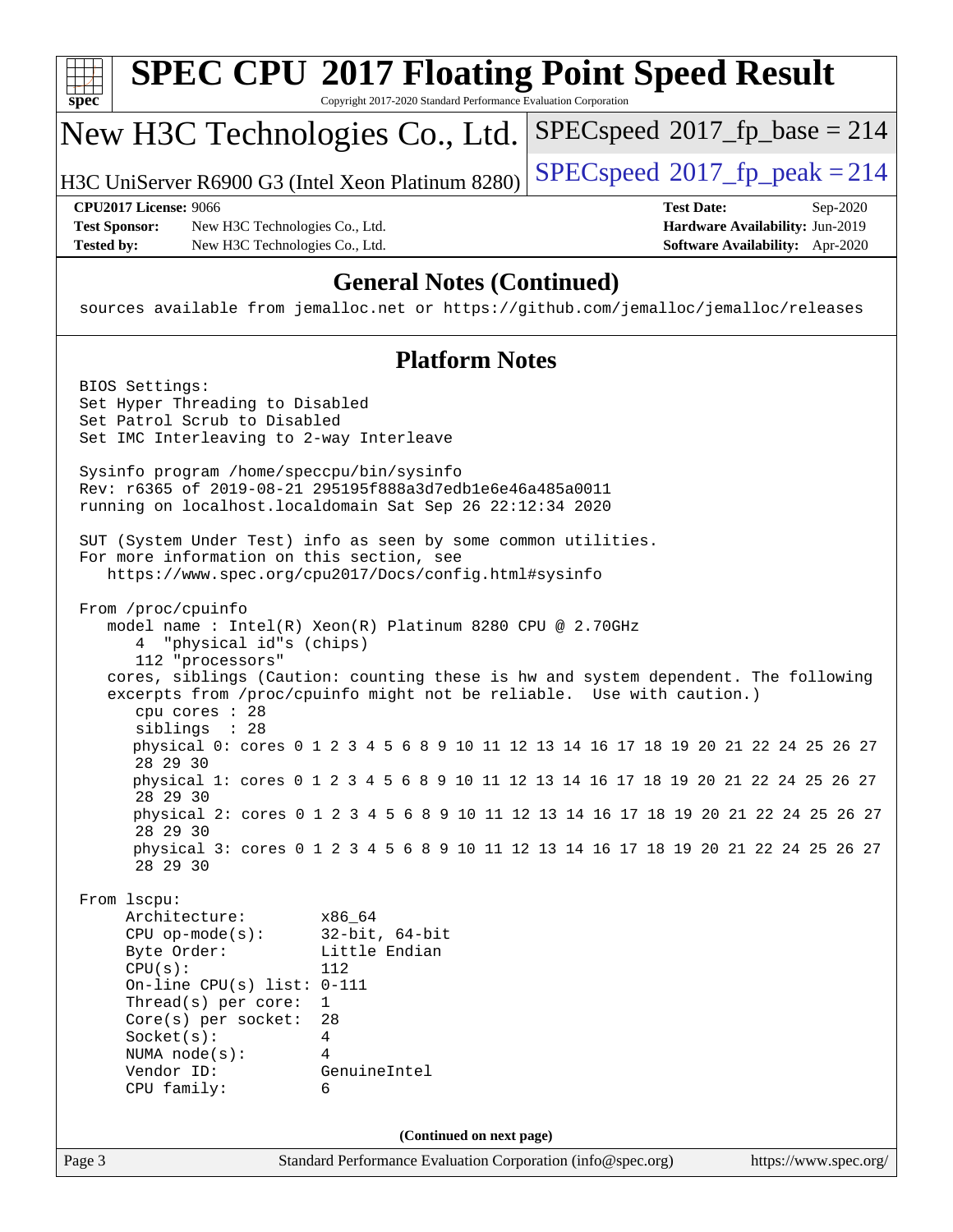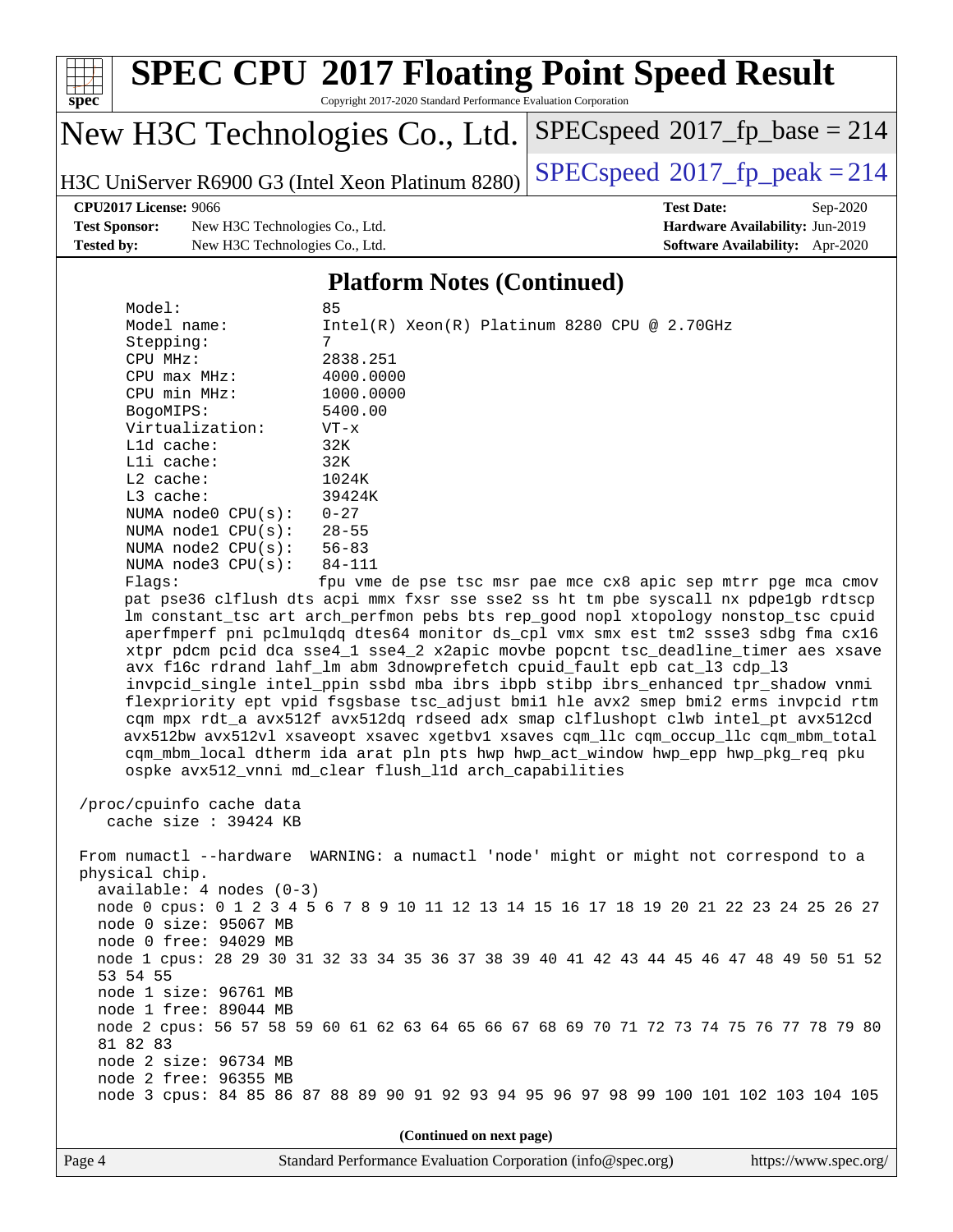| <b>SPEC CPU®2017 Floating Point Speed Result</b><br>$spec*$<br>Copyright 2017-2020 Standard Performance Evaluation Corporation                                                                                                                                                                                                                                                                                                                                                                                                                                                                                                                                                                                                                                                                                                                                                                                                                                                                                                                                                                                                                                                                                                                                                                                                                           |                                                                                                                                                                                                                                                       |
|----------------------------------------------------------------------------------------------------------------------------------------------------------------------------------------------------------------------------------------------------------------------------------------------------------------------------------------------------------------------------------------------------------------------------------------------------------------------------------------------------------------------------------------------------------------------------------------------------------------------------------------------------------------------------------------------------------------------------------------------------------------------------------------------------------------------------------------------------------------------------------------------------------------------------------------------------------------------------------------------------------------------------------------------------------------------------------------------------------------------------------------------------------------------------------------------------------------------------------------------------------------------------------------------------------------------------------------------------------|-------------------------------------------------------------------------------------------------------------------------------------------------------------------------------------------------------------------------------------------------------|
| New H3C Technologies Co., Ltd.                                                                                                                                                                                                                                                                                                                                                                                                                                                                                                                                                                                                                                                                                                                                                                                                                                                                                                                                                                                                                                                                                                                                                                                                                                                                                                                           | $SPEC speed^{\circ}2017$ fp base = 214                                                                                                                                                                                                                |
| H3C UniServer R6900 G3 (Intel Xeon Platinum 8280)                                                                                                                                                                                                                                                                                                                                                                                                                                                                                                                                                                                                                                                                                                                                                                                                                                                                                                                                                                                                                                                                                                                                                                                                                                                                                                        | $SPEC speed^{\circ}2017$ fp peak = 214                                                                                                                                                                                                                |
| <b>CPU2017 License: 9066</b>                                                                                                                                                                                                                                                                                                                                                                                                                                                                                                                                                                                                                                                                                                                                                                                                                                                                                                                                                                                                                                                                                                                                                                                                                                                                                                                             | <b>Test Date:</b><br>Sep-2020                                                                                                                                                                                                                         |
| <b>Test Sponsor:</b><br>New H3C Technologies Co., Ltd.<br><b>Tested by:</b><br>New H3C Technologies Co., Ltd.                                                                                                                                                                                                                                                                                                                                                                                                                                                                                                                                                                                                                                                                                                                                                                                                                                                                                                                                                                                                                                                                                                                                                                                                                                            | Hardware Availability: Jun-2019<br><b>Software Availability:</b> Apr-2020                                                                                                                                                                             |
| <b>Platform Notes (Continued)</b>                                                                                                                                                                                                                                                                                                                                                                                                                                                                                                                                                                                                                                                                                                                                                                                                                                                                                                                                                                                                                                                                                                                                                                                                                                                                                                                        |                                                                                                                                                                                                                                                       |
| 106 107 108 109 110 111<br>node 3 size: 96761 MB<br>node 3 free: 96595 MB<br>node distances:<br>$\overline{0}$<br>$\mathbf{1}$<br>2<br>node<br>3<br>0:<br>10<br>21<br>21<br>21<br>21<br>1:<br>21<br>21<br>10<br>2:<br>21<br>21<br>10<br>21<br>3:<br>21<br>21<br>21<br>10<br>From /proc/meminfo<br>MemTotal:<br>394573112 kB<br>HugePages_Total:<br>0<br>Hugepagesize:<br>2048 kB<br>From /etc/*release* /etc/*version*<br>os-release:<br>NAME="Red Hat Enterprise Linux"<br>VERSION="8.2 (Ootpa)"<br>ID="rhel"<br>ID_LIKE="fedora"<br>VERSION_ID="8.2"<br>PLATFORM_ID="platform:el8"<br>PRETTY_NAME="Red Hat Enterprise Linux 8.2 (Ootpa)"<br>ANSI_COLOR="0;31"<br>redhat-release: Red Hat Enterprise Linux release 8.2 (Ootpa)<br>system-release: Red Hat Enterprise Linux release 8.2 (Ootpa)<br>system-release-cpe: cpe:/o:redhat:enterprise_linux:8.2:ga<br>uname $-a$ :<br>Linux localhost.localdomain 4.18.0-193.el8.x86_64 #1 SMP Fri Mar 27 14:35:58 UTC 2020<br>x86_64 x86_64 x86_64 GNU/Linux<br>Kernel self-reported vulnerability status:<br>itlb_multihit:<br>CVE-2018-3620 (L1 Terminal Fault):<br>Microarchitectural Data Sampling:<br>CVE-2017-5754 (Meltdown):<br>CVE-2018-3639 (Speculative Store Bypass): Mitigation: Speculative Store Bypass disabled<br>CVE-2017-5753 (Spectre variant 1):<br>$CVE-2017-5715$ (Spectre variant 2): | KVM: Mitigation: Split huge pages<br>Not affected<br>Not affected<br>Not affected<br>via prctl and seccomp<br>Mitigation: usercopy/swapgs barriers and __user<br>pointer sanitization<br>Mitigation: Enhanced IBRS, IBPB: conditional,<br>RSB filling |
| tsx_async_abort:                                                                                                                                                                                                                                                                                                                                                                                                                                                                                                                                                                                                                                                                                                                                                                                                                                                                                                                                                                                                                                                                                                                                                                                                                                                                                                                                         | Mitigation: Clear CPU buffers; SMT disabled                                                                                                                                                                                                           |
| (Continued on next page)                                                                                                                                                                                                                                                                                                                                                                                                                                                                                                                                                                                                                                                                                                                                                                                                                                                                                                                                                                                                                                                                                                                                                                                                                                                                                                                                 |                                                                                                                                                                                                                                                       |

Page 5 Standard Performance Evaluation Corporation [\(info@spec.org\)](mailto:info@spec.org) <https://www.spec.org/>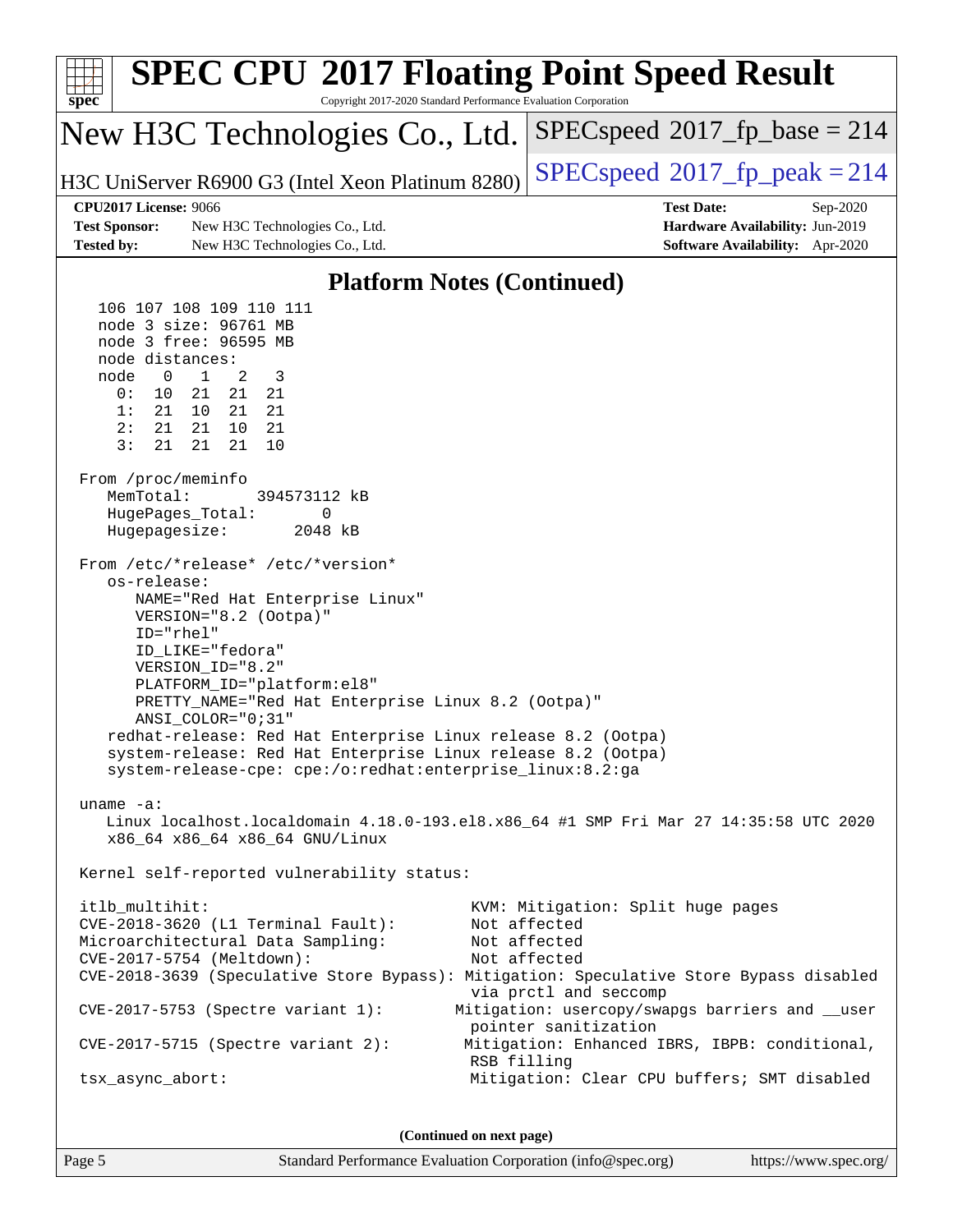| spec <sup>®</sup>                                                         | <b>SPEC CPU®2017 Floating Point Speed Result</b><br>Copyright 2017-2020 Standard Performance Evaluation Corporation                                                                                                                                                                                                                                                                                                                                                                                                                                                  |                                                                                                     |
|---------------------------------------------------------------------------|----------------------------------------------------------------------------------------------------------------------------------------------------------------------------------------------------------------------------------------------------------------------------------------------------------------------------------------------------------------------------------------------------------------------------------------------------------------------------------------------------------------------------------------------------------------------|-----------------------------------------------------------------------------------------------------|
|                                                                           | New H3C Technologies Co., Ltd.                                                                                                                                                                                                                                                                                                                                                                                                                                                                                                                                       | $SPEC speed^{\circ}2017$ fp base = 214                                                              |
|                                                                           | H3C UniServer R6900 G3 (Intel Xeon Platinum 8280)                                                                                                                                                                                                                                                                                                                                                                                                                                                                                                                    | $SPEC speed^{\circ}2017$ fp peak = 214                                                              |
| <b>CPU2017 License: 9066</b><br><b>Test Sponsor:</b><br><b>Tested by:</b> | New H3C Technologies Co., Ltd.<br>New H3C Technologies Co., Ltd.                                                                                                                                                                                                                                                                                                                                                                                                                                                                                                     | <b>Test Date:</b><br>Sep-2020<br>Hardware Availability: Jun-2019<br>Software Availability: Apr-2020 |
|                                                                           | <b>Platform Notes (Continued)</b>                                                                                                                                                                                                                                                                                                                                                                                                                                                                                                                                    |                                                                                                     |
|                                                                           | run-level 3 Sep 26 18:08                                                                                                                                                                                                                                                                                                                                                                                                                                                                                                                                             |                                                                                                     |
| Filesystem                                                                | SPEC is set to: /home/speccpu<br>Size Used Avail Use% Mounted on<br>Type<br>/dev/mapper/rhel-home xfs<br>839G 145G 695G 18% / home                                                                                                                                                                                                                                                                                                                                                                                                                                   |                                                                                                     |
| BIOS:                                                                     | From /sys/devices/virtual/dmi/id<br>American Megatrends Inc. 2.00.33 08/22/2019<br>Vendor: New H3C Technologies Co., Ltd.<br>Product: H3C UniServer R6900 G3<br>Product Family: Rack<br>Serial: 210235A3T0H204000004                                                                                                                                                                                                                                                                                                                                                 |                                                                                                     |
| Memory:                                                                   | this section. The 'dmidecode' program reads system data which is "intended to allow<br>hardware to be accurately determined", but the intent may not be met, as there are<br>frequent changes to hardware, firmware, and the "DMTF SMBIOS" standard.<br>24x Micron 18ASF2G72PDZ-2G9E1 16 GB 2 rank 2933<br>24x NO DIMM NO DIMM<br>(End of data from sysinfo program)                                                                                                                                                                                                 | Additional information from dmidecode follows. WARNING: Use caution when you interpret              |
|                                                                           |                                                                                                                                                                                                                                                                                                                                                                                                                                                                                                                                                                      |                                                                                                     |
| =======                                                                   | <b>Compiler Version Notes</b>                                                                                                                                                                                                                                                                                                                                                                                                                                                                                                                                        | ===========                                                                                         |
| C                                                                         | 619.1bm_s(base, peak) 638.imagick_s(base, peak)<br>644.nab s(base, peak)                                                                                                                                                                                                                                                                                                                                                                                                                                                                                             |                                                                                                     |
|                                                                           | $Intel(R)$ C Intel(R) 64 Compiler for applications running on Intel(R) 64,<br>Version 19.1.1.217 Build 20200306<br>Copyright (C) 1985-2020 Intel Corporation. All rights reserved.                                                                                                                                                                                                                                                                                                                                                                                   |                                                                                                     |
|                                                                           | $C++$ , C, Fortran   607.cactuBSSN_s(base, peak)                                                                                                                                                                                                                                                                                                                                                                                                                                                                                                                     |                                                                                                     |
|                                                                           | Intel(R) $C++$ Intel(R) 64 Compiler for applications running on Intel(R) 64,<br>Version 19.1.1.217 Build 20200306<br>Copyright (C) 1985-2020 Intel Corporation. All rights reserved.<br>Intel(R) C Intel(R) 64 Compiler for applications running on Intel(R) 64,<br>Version 19.1.1.217 Build 20200306<br>Copyright (C) 1985-2020 Intel Corporation. All rights reserved.<br>$Intel(R)$ Fortran Intel(R) 64 Compiler for applications running on Intel(R)<br>64, Version 19.1.1.217 Build 20200306<br>Copyright (C) 1985-2020 Intel Corporation. All rights reserved. |                                                                                                     |
|                                                                           | (Continued on next page)                                                                                                                                                                                                                                                                                                                                                                                                                                                                                                                                             |                                                                                                     |
| Page 6                                                                    | Standard Performance Evaluation Corporation (info@spec.org)                                                                                                                                                                                                                                                                                                                                                                                                                                                                                                          | https://www.spec.org/                                                                               |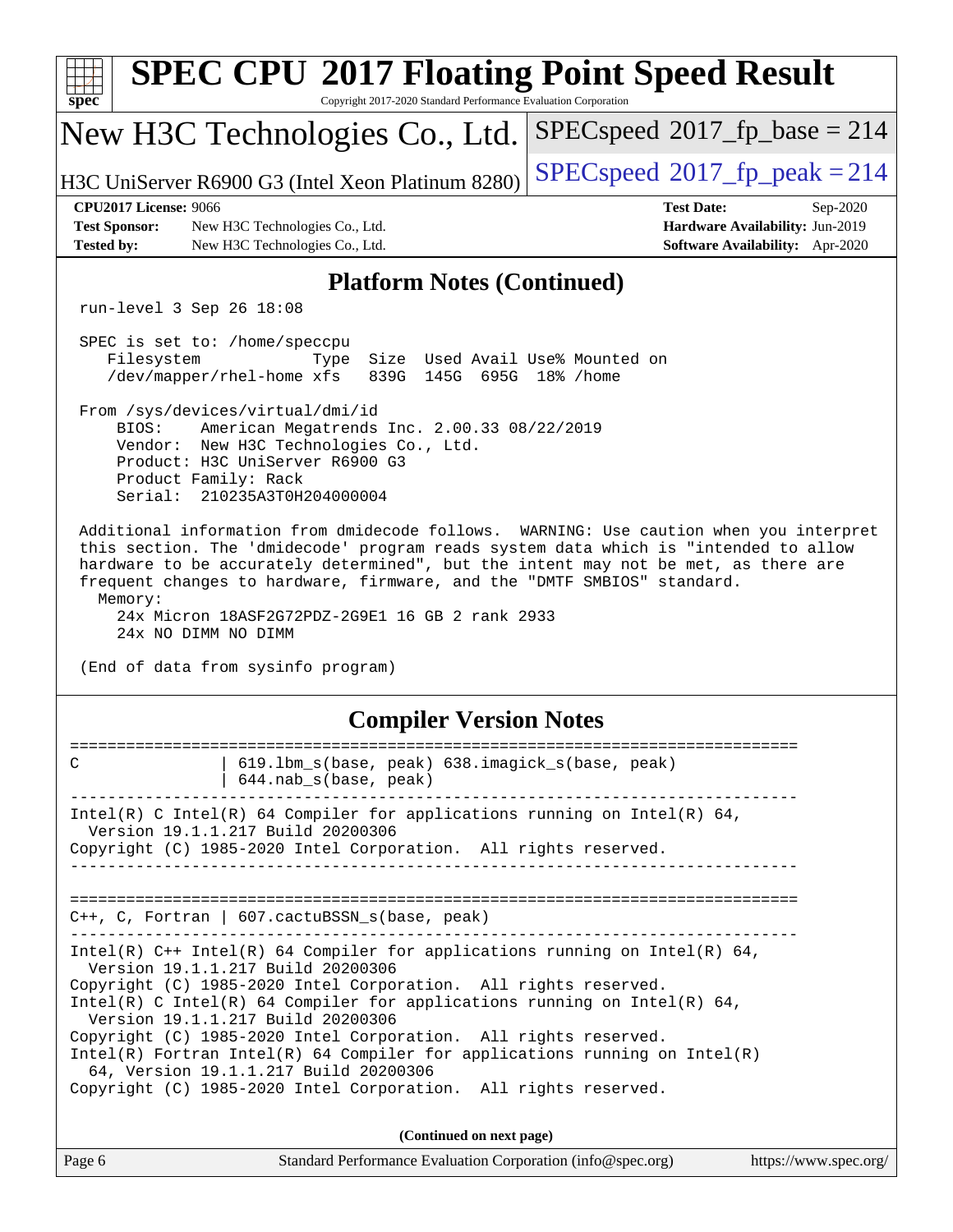| $spec^*$                                             | <b>SPEC CPU®2017 Floating Point Speed Result</b><br>Copyright 2017-2020 Standard Performance Evaluation Corporation                                                                                                                                                                                                                                                          |                                         |
|------------------------------------------------------|------------------------------------------------------------------------------------------------------------------------------------------------------------------------------------------------------------------------------------------------------------------------------------------------------------------------------------------------------------------------------|-----------------------------------------|
|                                                      | New H3C Technologies Co., Ltd.                                                                                                                                                                                                                                                                                                                                               | $SPEC speed^{\circ}2017$ _fp_base = 214 |
|                                                      | H3C UniServer R6900 G3 (Intel Xeon Platinum 8280)                                                                                                                                                                                                                                                                                                                            | $SPEC speed^{\circ}2017$ _fp_peak = 214 |
| <b>CPU2017 License: 9066</b>                         |                                                                                                                                                                                                                                                                                                                                                                              | <b>Test Date:</b><br>Sep-2020           |
| <b>Test Sponsor:</b>                                 | New H3C Technologies Co., Ltd.                                                                                                                                                                                                                                                                                                                                               | Hardware Availability: Jun-2019         |
| <b>Tested by:</b>                                    | New H3C Technologies Co., Ltd.                                                                                                                                                                                                                                                                                                                                               | Software Availability: Apr-2020         |
|                                                      | <b>Compiler Version Notes (Continued)</b>                                                                                                                                                                                                                                                                                                                                    |                                         |
|                                                      |                                                                                                                                                                                                                                                                                                                                                                              |                                         |
| Fortran                                              | 603.bwaves_s(base, peak) 649.fotonik3d_s(base, peak)<br>654.roms_s(base, peak)                                                                                                                                                                                                                                                                                               |                                         |
|                                                      | Intel(R) Fortran Intel(R) 64 Compiler for applications running on Intel(R)<br>64, Version 19.1.1.217 Build 20200306<br>Copyright (C) 1985-2020 Intel Corporation. All rights reserved.                                                                                                                                                                                       |                                         |
| Fortran, C                                           | 621.wrf_s(base, peak) 627.cam4_s(base, peak)<br>628.pop2_s(base, peak)                                                                                                                                                                                                                                                                                                       |                                         |
|                                                      | $Intel(R)$ Fortran Intel(R) 64 Compiler for applications running on Intel(R)<br>64, Version 19.1.1.217 Build 20200306<br>Copyright (C) 1985-2020 Intel Corporation. All rights reserved.<br>Intel(R) C Intel(R) 64 Compiler for applications running on Intel(R) 64,<br>Version 19.1.1.217 Build 20200306<br>Copyright (C) 1985-2020 Intel Corporation. All rights reserved. |                                         |
| C benchmarks:<br>icc<br>Fortran benchmarks:<br>ifort | <b>Base Compiler Invocation</b>                                                                                                                                                                                                                                                                                                                                              |                                         |
| ifort icc                                            | Benchmarks using both Fortran and C:                                                                                                                                                                                                                                                                                                                                         |                                         |
| icpc icc ifort                                       | Benchmarks using Fortran, C, and C++:                                                                                                                                                                                                                                                                                                                                        |                                         |
| 619.lbm_s: -DSPEC LP64                               | <b>Base Portability Flags</b><br>603.bwaves_s: -DSPEC_LP64<br>607.cactuBSSN_s: -DSPEC_LP64<br>621.wrf_s: -DSPEC_LP64 -DSPEC_CASE_FLAG -convert big_endian                                                                                                                                                                                                                    |                                         |
|                                                      | (Continued on next page)                                                                                                                                                                                                                                                                                                                                                     |                                         |
| Page 7                                               | Standard Performance Evaluation Corporation (info@spec.org)                                                                                                                                                                                                                                                                                                                  | https://www.spec.org/                   |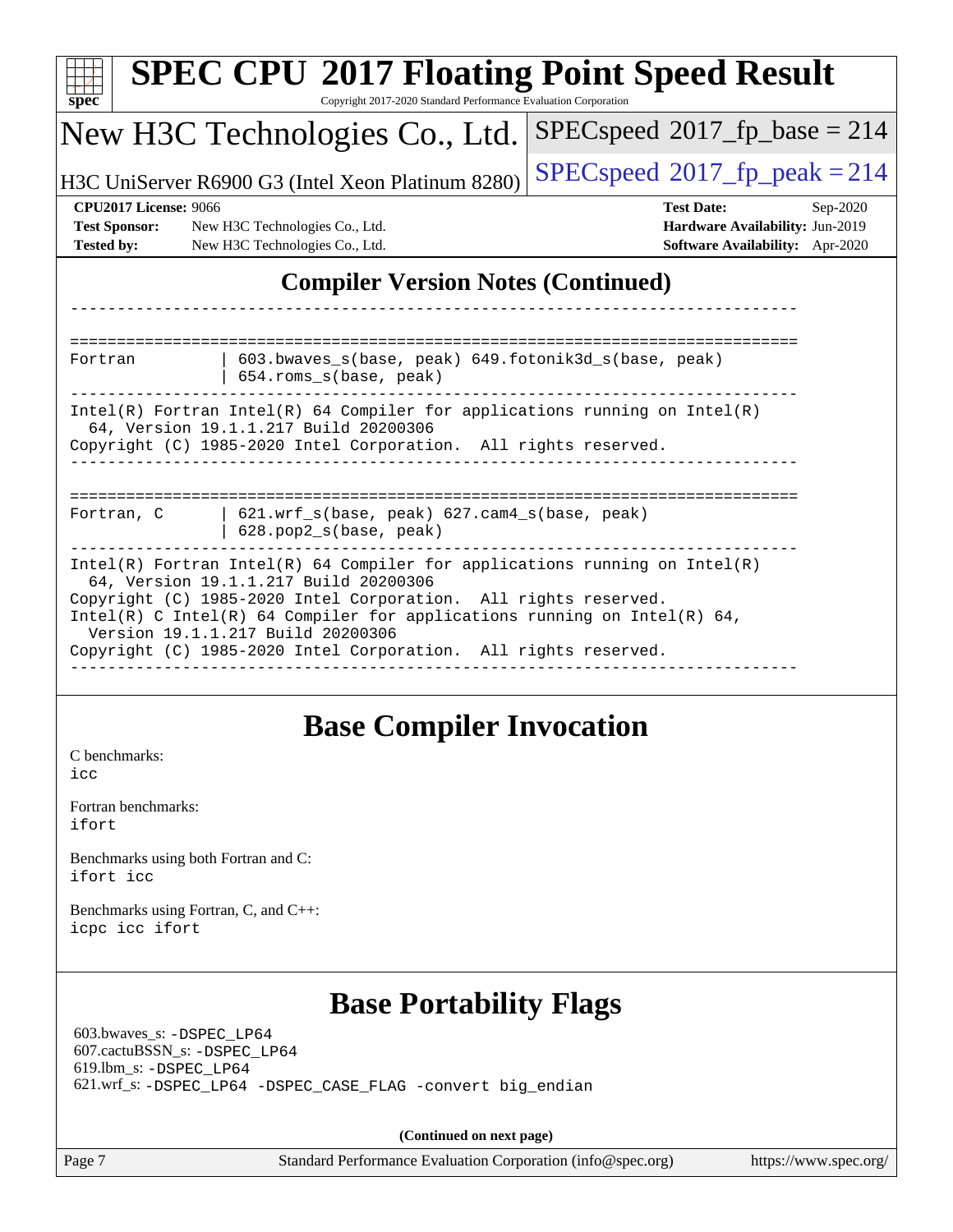

# **[SPEC CPU](http://www.spec.org/auto/cpu2017/Docs/result-fields.html#SPECCPU2017FloatingPointSpeedResult)[2017 Floating Point Speed Result](http://www.spec.org/auto/cpu2017/Docs/result-fields.html#SPECCPU2017FloatingPointSpeedResult)**

Copyright 2017-2020 Standard Performance Evaluation Corporation

### New H3C Technologies Co., Ltd.

H3C UniServer R6900 G3 (Intel Xeon Platinum  $8280$ ) [SPECspeed](http://www.spec.org/auto/cpu2017/Docs/result-fields.html#SPECspeed2017fppeak)<sup>®</sup>[2017\\_fp\\_peak = 2](http://www.spec.org/auto/cpu2017/Docs/result-fields.html#SPECspeed2017fppeak)14

[SPECspeed](http://www.spec.org/auto/cpu2017/Docs/result-fields.html#SPECspeed2017fpbase)<sup>®</sup>2017 fp base = 214

**[Test Sponsor:](http://www.spec.org/auto/cpu2017/Docs/result-fields.html#TestSponsor)** New H3C Technologies Co., Ltd. **[Hardware Availability:](http://www.spec.org/auto/cpu2017/Docs/result-fields.html#HardwareAvailability)** Jun-2019 **[Tested by:](http://www.spec.org/auto/cpu2017/Docs/result-fields.html#Testedby)** New H3C Technologies Co., Ltd. **[Software Availability:](http://www.spec.org/auto/cpu2017/Docs/result-fields.html#SoftwareAvailability)** Apr-2020

**[CPU2017 License:](http://www.spec.org/auto/cpu2017/Docs/result-fields.html#CPU2017License)** 9066 **[Test Date:](http://www.spec.org/auto/cpu2017/Docs/result-fields.html#TestDate)** Sep-2020

### **[Base Portability Flags \(Continued\)](http://www.spec.org/auto/cpu2017/Docs/result-fields.html#BasePortabilityFlags)**

 627.cam4\_s: [-DSPEC\\_LP64](http://www.spec.org/cpu2017/results/res2020q4/cpu2017-20201014-24203.flags.html#suite_basePORTABILITY627_cam4_s_DSPEC_LP64) [-DSPEC\\_CASE\\_FLAG](http://www.spec.org/cpu2017/results/res2020q4/cpu2017-20201014-24203.flags.html#b627.cam4_s_baseCPORTABILITY_DSPEC_CASE_FLAG) 628.pop2\_s: [-DSPEC\\_LP64](http://www.spec.org/cpu2017/results/res2020q4/cpu2017-20201014-24203.flags.html#suite_basePORTABILITY628_pop2_s_DSPEC_LP64) [-DSPEC\\_CASE\\_FLAG](http://www.spec.org/cpu2017/results/res2020q4/cpu2017-20201014-24203.flags.html#b628.pop2_s_baseCPORTABILITY_DSPEC_CASE_FLAG) [-convert big\\_endian](http://www.spec.org/cpu2017/results/res2020q4/cpu2017-20201014-24203.flags.html#user_baseFPORTABILITY628_pop2_s_convert_big_endian_c3194028bc08c63ac5d04de18c48ce6d347e4e562e8892b8bdbdc0214820426deb8554edfa529a3fb25a586e65a3d812c835984020483e7e73212c4d31a38223) [-assume byterecl](http://www.spec.org/cpu2017/results/res2020q4/cpu2017-20201014-24203.flags.html#user_baseFPORTABILITY628_pop2_s_assume_byterecl_7e47d18b9513cf18525430bbf0f2177aa9bf368bc7a059c09b2c06a34b53bd3447c950d3f8d6c70e3faf3a05c8557d66a5798b567902e8849adc142926523472) 638.imagick\_s: [-DSPEC\\_LP64](http://www.spec.org/cpu2017/results/res2020q4/cpu2017-20201014-24203.flags.html#suite_basePORTABILITY638_imagick_s_DSPEC_LP64) 644.nab\_s: [-DSPEC\\_LP64](http://www.spec.org/cpu2017/results/res2020q4/cpu2017-20201014-24203.flags.html#suite_basePORTABILITY644_nab_s_DSPEC_LP64) 649.fotonik3d\_s: [-DSPEC\\_LP64](http://www.spec.org/cpu2017/results/res2020q4/cpu2017-20201014-24203.flags.html#suite_basePORTABILITY649_fotonik3d_s_DSPEC_LP64) 654.roms\_s: [-DSPEC\\_LP64](http://www.spec.org/cpu2017/results/res2020q4/cpu2017-20201014-24203.flags.html#suite_basePORTABILITY654_roms_s_DSPEC_LP64)

#### **[Base Optimization Flags](http://www.spec.org/auto/cpu2017/Docs/result-fields.html#BaseOptimizationFlags)**

#### [C benchmarks](http://www.spec.org/auto/cpu2017/Docs/result-fields.html#Cbenchmarks):

[-m64](http://www.spec.org/cpu2017/results/res2020q4/cpu2017-20201014-24203.flags.html#user_CCbase_m64-icc) [-std=c11](http://www.spec.org/cpu2017/results/res2020q4/cpu2017-20201014-24203.flags.html#user_CCbase_std-icc-std_0e1c27790398a4642dfca32ffe6c27b5796f9c2d2676156f2e42c9c44eaad0c049b1cdb667a270c34d979996257aeb8fc440bfb01818dbc9357bd9d174cb8524) [-xCORE-AVX512](http://www.spec.org/cpu2017/results/res2020q4/cpu2017-20201014-24203.flags.html#user_CCbase_f-xCORE-AVX512) [-ipo](http://www.spec.org/cpu2017/results/res2020q4/cpu2017-20201014-24203.flags.html#user_CCbase_f-ipo) [-O3](http://www.spec.org/cpu2017/results/res2020q4/cpu2017-20201014-24203.flags.html#user_CCbase_f-O3) [-no-prec-div](http://www.spec.org/cpu2017/results/res2020q4/cpu2017-20201014-24203.flags.html#user_CCbase_f-no-prec-div) [-qopt-prefetch](http://www.spec.org/cpu2017/results/res2020q4/cpu2017-20201014-24203.flags.html#user_CCbase_f-qopt-prefetch) [-ffinite-math-only](http://www.spec.org/cpu2017/results/res2020q4/cpu2017-20201014-24203.flags.html#user_CCbase_f_finite_math_only_cb91587bd2077682c4b38af759c288ed7c732db004271a9512da14a4f8007909a5f1427ecbf1a0fb78ff2a814402c6114ac565ca162485bbcae155b5e4258871) [-qopt-mem-layout-trans=4](http://www.spec.org/cpu2017/results/res2020q4/cpu2017-20201014-24203.flags.html#user_CCbase_f-qopt-mem-layout-trans_fa39e755916c150a61361b7846f310bcdf6f04e385ef281cadf3647acec3f0ae266d1a1d22d972a7087a248fd4e6ca390a3634700869573d231a252c784941a8) [-qopenmp](http://www.spec.org/cpu2017/results/res2020q4/cpu2017-20201014-24203.flags.html#user_CCbase_qopenmp_16be0c44f24f464004c6784a7acb94aca937f053568ce72f94b139a11c7c168634a55f6653758ddd83bcf7b8463e8028bb0b48b77bcddc6b78d5d95bb1df2967) [-DSPEC\\_OPENMP](http://www.spec.org/cpu2017/results/res2020q4/cpu2017-20201014-24203.flags.html#suite_CCbase_DSPEC_OPENMP) [-mbranches-within-32B-boundaries](http://www.spec.org/cpu2017/results/res2020q4/cpu2017-20201014-24203.flags.html#user_CCbase_f-mbranches-within-32B-boundaries)

#### [Fortran benchmarks](http://www.spec.org/auto/cpu2017/Docs/result-fields.html#Fortranbenchmarks):

```
-m64 -Wl,-z,muldefs -DSPEC_OPENMP -xCORE-AVX512 -ipo -O3
-no-prec-div -qopt-prefetch -ffinite-math-only
-qopt-mem-layout-trans=4 -qopenmp -nostandard-realloc-lhs
-mbranches-within-32B-boundaries -L/usr/local/jemalloc64-5.0.1/lib
-ljemalloc
```
[Benchmarks using both Fortran and C](http://www.spec.org/auto/cpu2017/Docs/result-fields.html#BenchmarksusingbothFortranandC):

```
-m64 -std=c11 -Wl,-z,muldefs -xCORE-AVX512 -ipo -O3 -no-prec-div
-qopt-prefetch -ffinite-math-only -qopt-mem-layout-trans=4 -qopenmp
-DSPEC_OPENMP -mbranches-within-32B-boundaries -nostandard-realloc-lhs
-L/usr/local/jemalloc64-5.0.1/lib -ljemalloc
```
[Benchmarks using Fortran, C, and C++:](http://www.spec.org/auto/cpu2017/Docs/result-fields.html#BenchmarksusingFortranCandCXX)

```
-m64 -std=c11 -Wl,-z,muldefs -xCORE-AVX512 -ipo -O3 -no-prec-div
-qopt-prefetch -ffinite-math-only -qopt-mem-layout-trans=4 -qopenmp
-DSPEC_OPENMP -mbranches-within-32B-boundaries -nostandard-realloc-lhs
-L/usr/local/jemalloc64-5.0.1/lib -ljemalloc
```
### **[Peak Compiler Invocation](http://www.spec.org/auto/cpu2017/Docs/result-fields.html#PeakCompilerInvocation)**

[C benchmarks](http://www.spec.org/auto/cpu2017/Docs/result-fields.html#Cbenchmarks): [icc](http://www.spec.org/cpu2017/results/res2020q4/cpu2017-20201014-24203.flags.html#user_CCpeak_intel_icc_66fc1ee009f7361af1fbd72ca7dcefbb700085f36577c54f309893dd4ec40d12360134090235512931783d35fd58c0460139e722d5067c5574d8eaf2b3e37e92)

[Fortran benchmarks](http://www.spec.org/auto/cpu2017/Docs/result-fields.html#Fortranbenchmarks): [ifort](http://www.spec.org/cpu2017/results/res2020q4/cpu2017-20201014-24203.flags.html#user_FCpeak_intel_ifort_8111460550e3ca792625aed983ce982f94888b8b503583aa7ba2b8303487b4d8a21a13e7191a45c5fd58ff318f48f9492884d4413fa793fd88dd292cad7027ca)

**(Continued on next page)**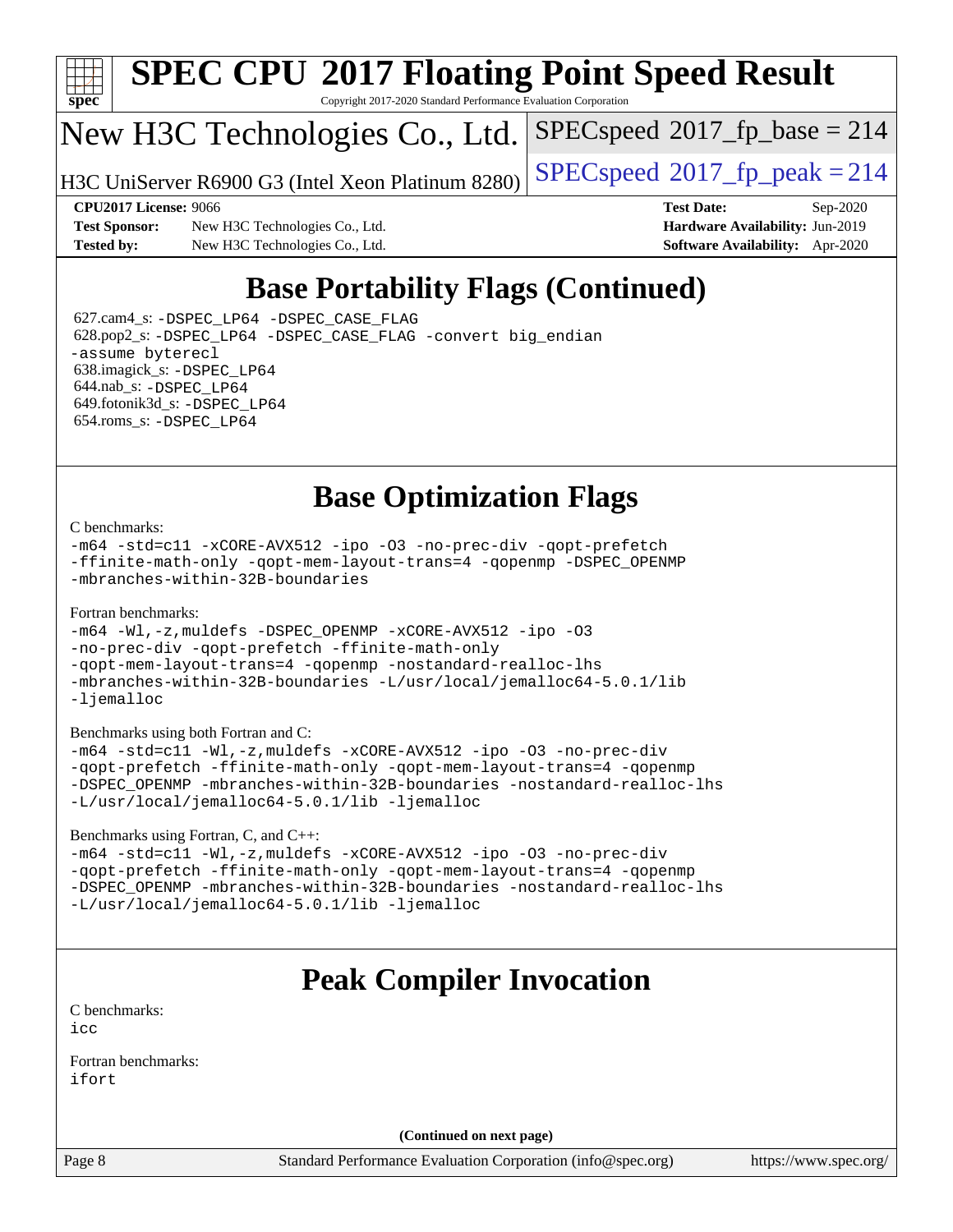

# **[SPEC CPU](http://www.spec.org/auto/cpu2017/Docs/result-fields.html#SPECCPU2017FloatingPointSpeedResult)[2017 Floating Point Speed Result](http://www.spec.org/auto/cpu2017/Docs/result-fields.html#SPECCPU2017FloatingPointSpeedResult)**

Copyright 2017-2020 Standard Performance Evaluation Corporation

### New H3C Technologies Co., Ltd.

[SPECspeed](http://www.spec.org/auto/cpu2017/Docs/result-fields.html#SPECspeed2017fpbase)<sup>®</sup>2017 fp base = 214

#### H3C UniServer R6900 G3 (Intel Xeon Platinum  $8280$ ) [SPECspeed](http://www.spec.org/auto/cpu2017/Docs/result-fields.html#SPECspeed2017fppeak)<sup>®</sup>[2017\\_fp\\_peak = 2](http://www.spec.org/auto/cpu2017/Docs/result-fields.html#SPECspeed2017fppeak)14

**[Test Sponsor:](http://www.spec.org/auto/cpu2017/Docs/result-fields.html#TestSponsor)** New H3C Technologies Co., Ltd. **[Hardware Availability:](http://www.spec.org/auto/cpu2017/Docs/result-fields.html#HardwareAvailability)** Jun-2019 **[Tested by:](http://www.spec.org/auto/cpu2017/Docs/result-fields.html#Testedby)** New H3C Technologies Co., Ltd. **[Software Availability:](http://www.spec.org/auto/cpu2017/Docs/result-fields.html#SoftwareAvailability)** Apr-2020

**[CPU2017 License:](http://www.spec.org/auto/cpu2017/Docs/result-fields.html#CPU2017License)** 9066 **[Test Date:](http://www.spec.org/auto/cpu2017/Docs/result-fields.html#TestDate)** Sep-2020

## **[Peak Compiler Invocation \(Continued\)](http://www.spec.org/auto/cpu2017/Docs/result-fields.html#PeakCompilerInvocation)**

[Benchmarks using both Fortran and C](http://www.spec.org/auto/cpu2017/Docs/result-fields.html#BenchmarksusingbothFortranandC): [ifort](http://www.spec.org/cpu2017/results/res2020q4/cpu2017-20201014-24203.flags.html#user_CC_FCpeak_intel_ifort_8111460550e3ca792625aed983ce982f94888b8b503583aa7ba2b8303487b4d8a21a13e7191a45c5fd58ff318f48f9492884d4413fa793fd88dd292cad7027ca) [icc](http://www.spec.org/cpu2017/results/res2020q4/cpu2017-20201014-24203.flags.html#user_CC_FCpeak_intel_icc_66fc1ee009f7361af1fbd72ca7dcefbb700085f36577c54f309893dd4ec40d12360134090235512931783d35fd58c0460139e722d5067c5574d8eaf2b3e37e92)

[Benchmarks using Fortran, C, and C++:](http://www.spec.org/auto/cpu2017/Docs/result-fields.html#BenchmarksusingFortranCandCXX) [icpc](http://www.spec.org/cpu2017/results/res2020q4/cpu2017-20201014-24203.flags.html#user_CC_CXX_FCpeak_intel_icpc_c510b6838c7f56d33e37e94d029a35b4a7bccf4766a728ee175e80a419847e808290a9b78be685c44ab727ea267ec2f070ec5dc83b407c0218cded6866a35d07) [icc](http://www.spec.org/cpu2017/results/res2020q4/cpu2017-20201014-24203.flags.html#user_CC_CXX_FCpeak_intel_icc_66fc1ee009f7361af1fbd72ca7dcefbb700085f36577c54f309893dd4ec40d12360134090235512931783d35fd58c0460139e722d5067c5574d8eaf2b3e37e92) [ifort](http://www.spec.org/cpu2017/results/res2020q4/cpu2017-20201014-24203.flags.html#user_CC_CXX_FCpeak_intel_ifort_8111460550e3ca792625aed983ce982f94888b8b503583aa7ba2b8303487b4d8a21a13e7191a45c5fd58ff318f48f9492884d4413fa793fd88dd292cad7027ca)

#### **[Peak Portability Flags](http://www.spec.org/auto/cpu2017/Docs/result-fields.html#PeakPortabilityFlags)**

Same as Base Portability Flags

### **[Peak Optimization Flags](http://www.spec.org/auto/cpu2017/Docs/result-fields.html#PeakOptimizationFlags)**

[C benchmarks](http://www.spec.org/auto/cpu2017/Docs/result-fields.html#Cbenchmarks):

 $619.$ lbm\_s: basepeak = yes

638.imagick\_s: basepeak = yes

```
 644.nab_s: -m64 -std=c11 -Wl,-z,muldefs -xCORE-AVX512 -ipo -O3
-no-prec-div -qopt-prefetch -ffinite-math-only
-qopt-mem-layout-trans=4 -qopenmp -DSPEC_OPENMP
-mbranches-within-32B-boundaries
-L/usr/local/jemalloc64-5.0.1/lib -ljemalloc
```
[Fortran benchmarks](http://www.spec.org/auto/cpu2017/Docs/result-fields.html#Fortranbenchmarks):

```
 603.bwaves_s: -m64 -Wl,-z,muldefs -prof-gen(pass 1) -prof-use(pass 2)
-ipo-xCORE-AVX512
-O3 -no-prec-div -qopt-prefetch -ffinite-math-only
-qopt-mem-layout-trans=4 -qopenmp -nostandard-realloc-lhs
-mbranches-within-32B-boundaries
-L/usr/local/jemalloc64-5.0.1/lib -ljemalloc
```
649.fotonik3d\_s: Same as 603.bwaves\_s

 $654$ .roms\_s: basepeak = yes

[Benchmarks using both Fortran and C](http://www.spec.org/auto/cpu2017/Docs/result-fields.html#BenchmarksusingbothFortranandC):

```
-m64 - std = c11 -W1, -z, multdefs -prof-qen(pass 1)-prof-use(pass 2) -ipo -xCORE-AVX512 -O3 -no-prec-div
-qopt-prefetch -ffinite-math-only -qopt-mem-layout-trans=4
```
**(Continued on next page)**